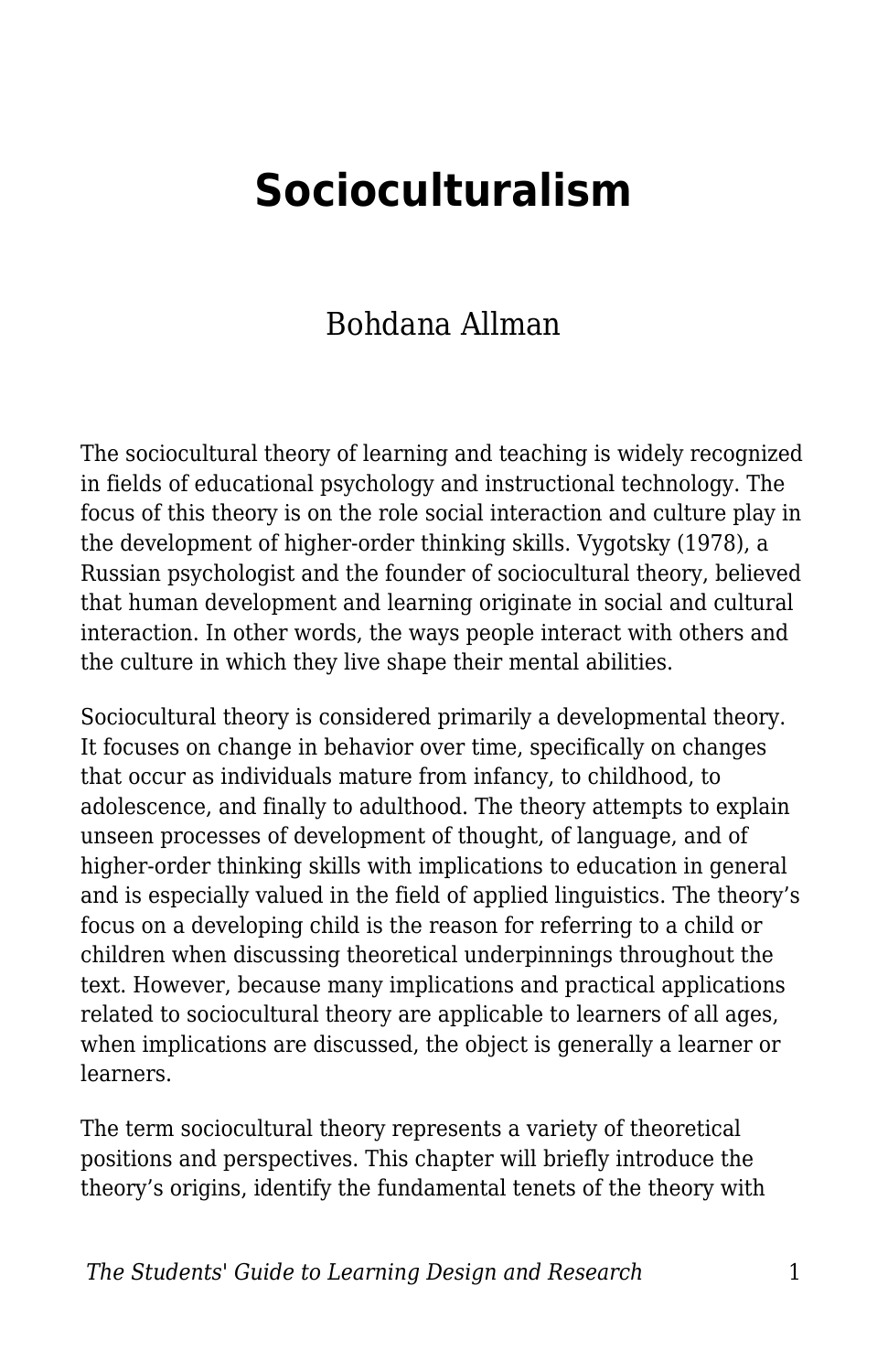general implications, review strengths and limitations, and discuss implications related to instructional design.

## **Sociocultural Theory Origins**

Origins of sociocultural theory are most closely associated with the work of a Russian psychologist Lev Vygotsky (1896 - 1934). He was a talented scholar with broad interests, an accomplished researcher, and a prolific writer. Vygotsky's goal was "to create a new and comprehensive approach to human psychological processes" (Miller, 2011, p. 168). He was closely familiar with works of his contemporaries such as Pavlov as well as Piaget, Binet, and Freud and often commented on their ideas. His thinking was also influenced by philosophers such as Hegel, Marx, and Engels. He died of tuberculosis at the age of 37, only ten years after his professional career in psychology began (Miller, 2011).

Shortly after Vygotsky's death, his manuscripts were banned in the USSR for political reasons. It was not until the late 1960s when his work was allowed to be published again. Vygotsky first became known in the West when his Language and Thought was translated in 1962. His work continues to be disseminated through efforts of scholars such as Cole, Wertsch, John-Steiner, Lantolf, and Rogoff (Miller, 2011). Vygotsky's ideas markedly influenced theories of psychology and education (Driscoll, 2000) and continues to significantly affect educational practices today (Miller, 2011). Vygotsky's theories are often contrasted with Piaget's theories mainly because both psychologists focused on understanding cognitive processes and development in children. However, their theories were described by Bruner as incommensurate because they highlight "two ways human beings can make sense of their world: by means of logical necessity (Piaget) or by means of interpretive reconstruction of circumstances (Vygotsky)" (Driscoll, 2000, p. 240). Generally, Vygotsky's theories are viewed as complementary to Piaget's and other Western approaches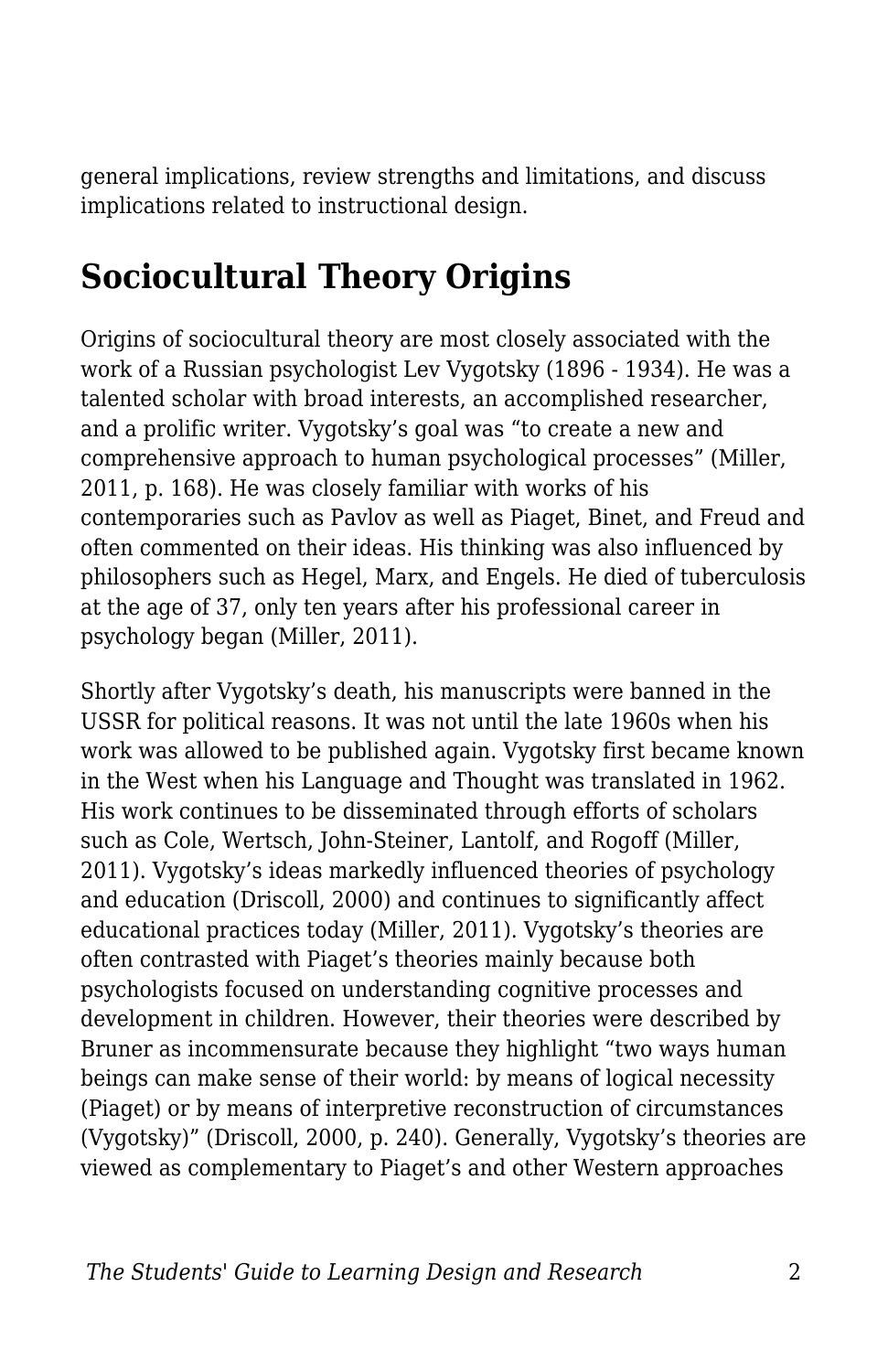since the broad sociocultural perspective balances the focus on the individual (Miller, 2011).

# **Fundamental Tenets of the Sociocultural Theory**

There are three fundamental concepts that define sociocultural theory: (1) social interaction plays an important role in learning, (2) language is an essential tool in the learning process, and (3) learning occurs within the Zone of Proximal Development. Each idea will be discussed in more detail together with related concepts and implications to learning and education.

Social interaction plays an important role in learning. Vygotsky believed that thinking has social origins and that cognitive development cannot be understood without reference to the social context within which it is embedded. He proposed that social interaction plays a critical role in the process of cognitive development, especially in the development of higher order thinking skills. Social activity between a parent and a child or a teacher and a learner lays a foundation for how and what the child will think and do in other situations (Driscoll, 2000).

Vygotsky wrote: "Every function in the child's cultural development appears twice: first, on the social level, and later, on the individual level; first between people (interpsychological) and then inside the child (intrapsychological)" (Vygotsky, 1978, p. 57). This process is characterized as guided participation where a child actively acquires new cognitive skills and problem-solving capabilities through a meaningful collaborative activity with an assisting adult (Rogoff, 1990). It is through working together on a variety of tasks that a learner internalizes or adopts socially shared experiences and associated effects and acquires useful strategies and knowledge (John-Steiner & Mahn, 1996; Scott & Palincsar, 2013). The processes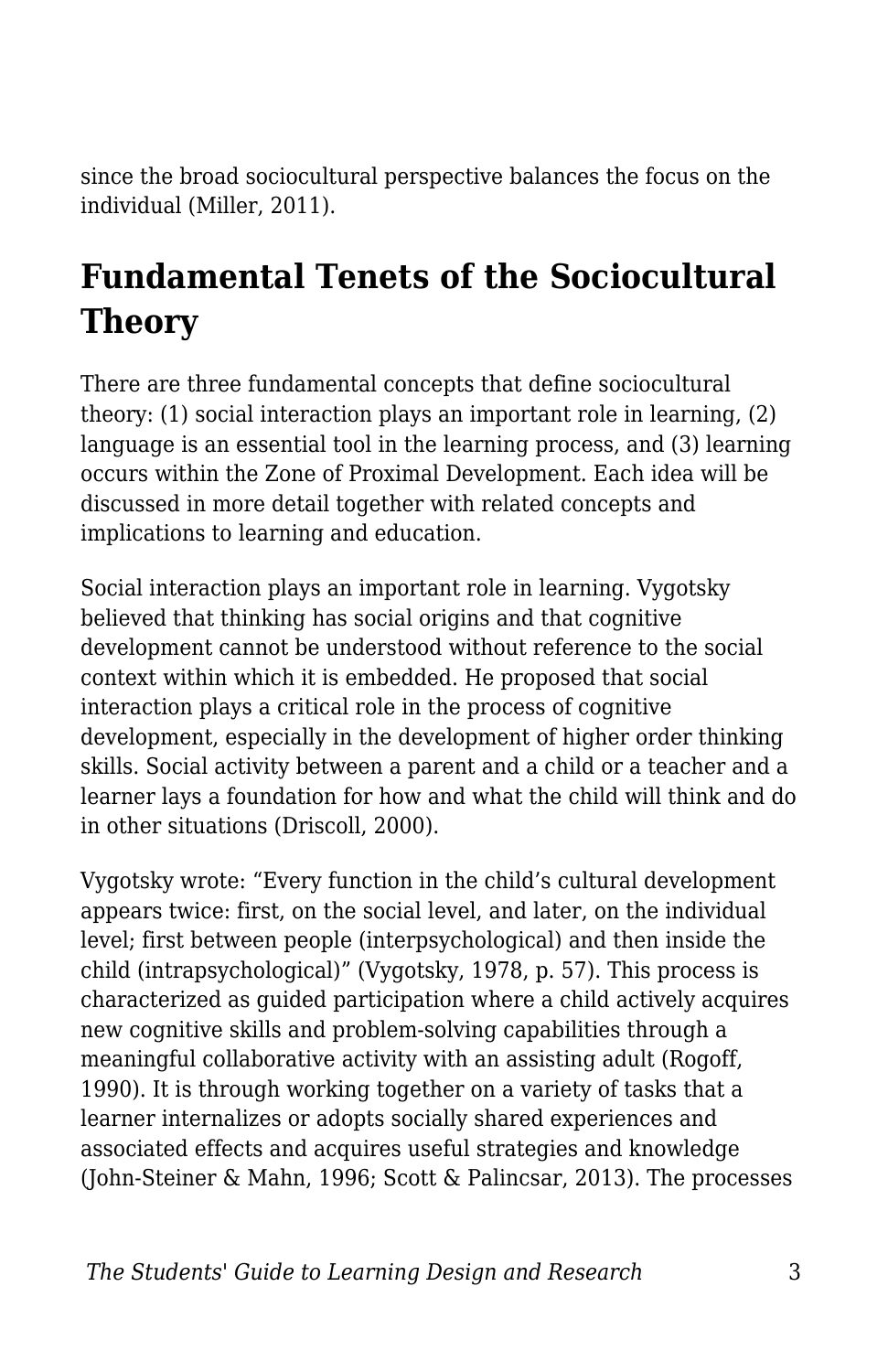of guided participation and internalization reveal the Vygotskian view of cognitive development "as the transformation of socially shared activities into internalized processes," or an act of enculturation, thus rejecting the Cartesian dichotomy between the internal and the external (John-Steiner & Mahn, 1996, p. 192).

Vygotsky's notion of social origins of learning stand in stark contrast to more popular views of Piaget's theory of cognitive development, who made a fundamental assumption that development through certain stages is biologically determined, originates in the individual, and precedes cognitive complexity. This difference in assumptions is significant, as it has important implications to learning and education. If "development is a precondition for learning," as Piaget states, then concepts and problems "should not be taught until children have developed the necessary logical operations to understand them" (Driscoll, 2000, p. 249). If we believe, as Vygotsky did, that learning drives development and that "development occurs as children learn general concepts and principles that can be applied to new tasks and problems," then we can structure curriculum and activities to actually promote individual student learning and development (Scott & Palincsar, 2013, par. 8). As children learn, they achieve a higher level of development, which in turn "affects their readiness to learn a new concept" (Miller, 2011, p. 197). In Vygotsky's own words:

Learning awakens a variety of internal developmental processes that are able to operate only when the child is interacting with people in his environment and with his peers... learning is not development; however, properly organized learning results in mental development and sets in motion a variety of developmental processes that would be impossible apart from learning. Thus learning is a necessary and universal aspect of the process of developing culturally organized, specifically human, psychological functions (1978, p. 90).

Another implication based on the Vygotskian view of learning originating in social and historical contexts is that the sociocultural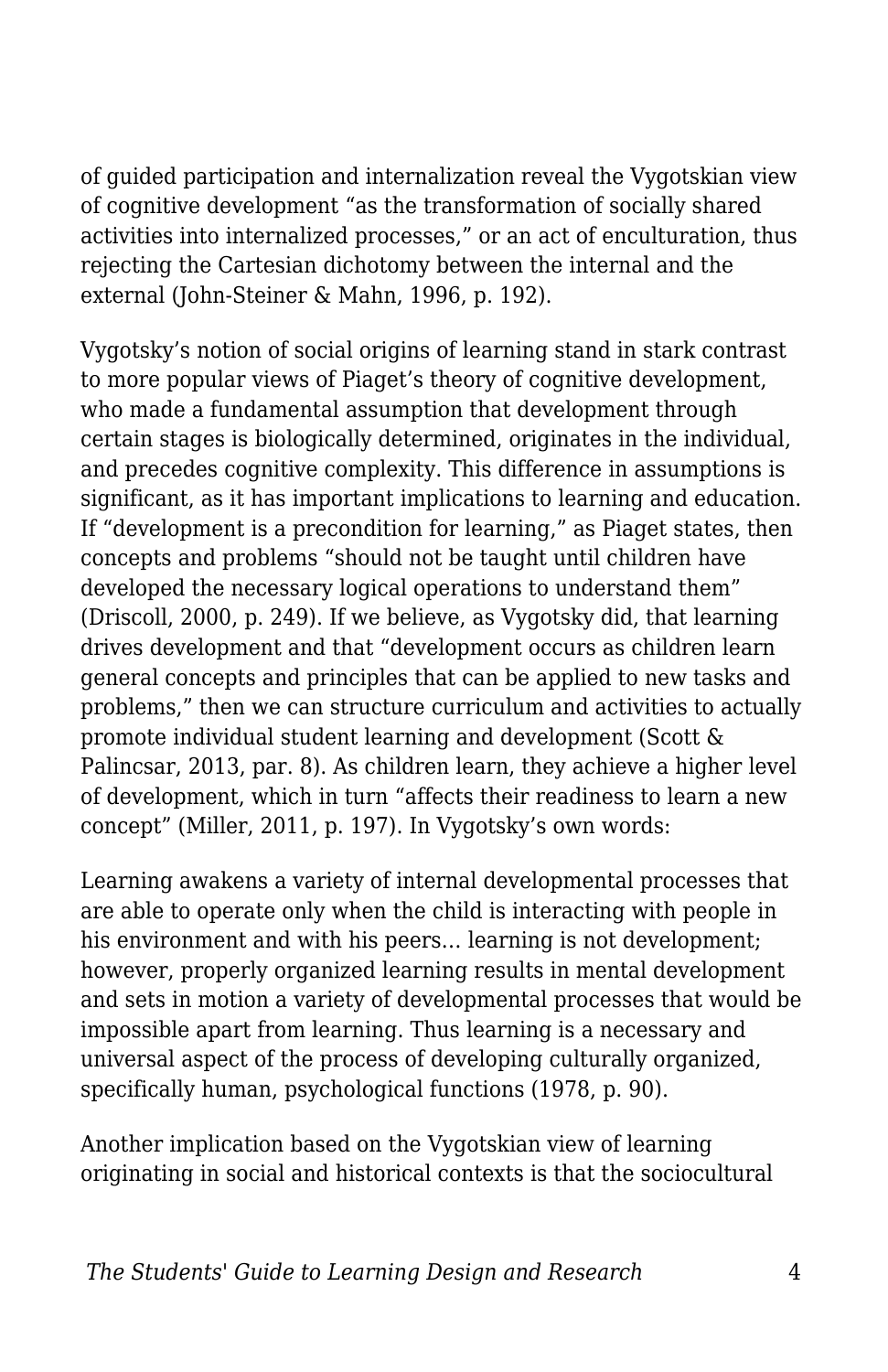perspective acknowledges both individual differences and crosscultural differences in development. This "sensitivity to diversity is quite important" because much of research and the resulting understanding of development is done on white, middle-class children of Western tradition and assumes universality (Miller, 2011, p. 198). Recognizing that "ideal thinking and behavior may differ for different cultures" and that "different historical and cultural circumstances may encourage different developmental routes to any given developmental endpoint" may liberate educators from a constricting universalist view and allow them to provide a nurturing environment where diversity is valued as a resource (Miller, 2011, p. 198).

Language is an essential tool in the learning process. The second important notion on which Vygotsky elaborated is related to the role of language in the learning process. Vygotsky reasoned that social structures determine people's working conditions and social interactions, which in turn shape their cognition, beliefs, attitudes, and perception of reality (Miller 2011). He extended his reasoning further with a notion that human action on both the social and individual planes is mediated by tools and signs, or semiotics, such as language, systems of counting, conventional signs, works of art, etc. Vygotsky suggested that through the use of these tools, or semiotic mediation, co-construction of knowledge is facilitated and social and individual functioning is mediated. These semiotic means play an important role in development and learning through appropriation, a process of adopting or internalizing these socially available psychological tools by an individual to assist future independent problem solving (John-Steiner & Mahn, 1996). This means that children and learners do not need to reinvent already existing tools in order to be able to use them. They only need to be introduced to how a particular tool is used and then they can use it across a variety of situations, including novel events (Scott & Palincsar, 2013).

Vygotsky viewed language as a direct result of the symbols and tools that emerge within a culture. It is potentially the greatest tool at our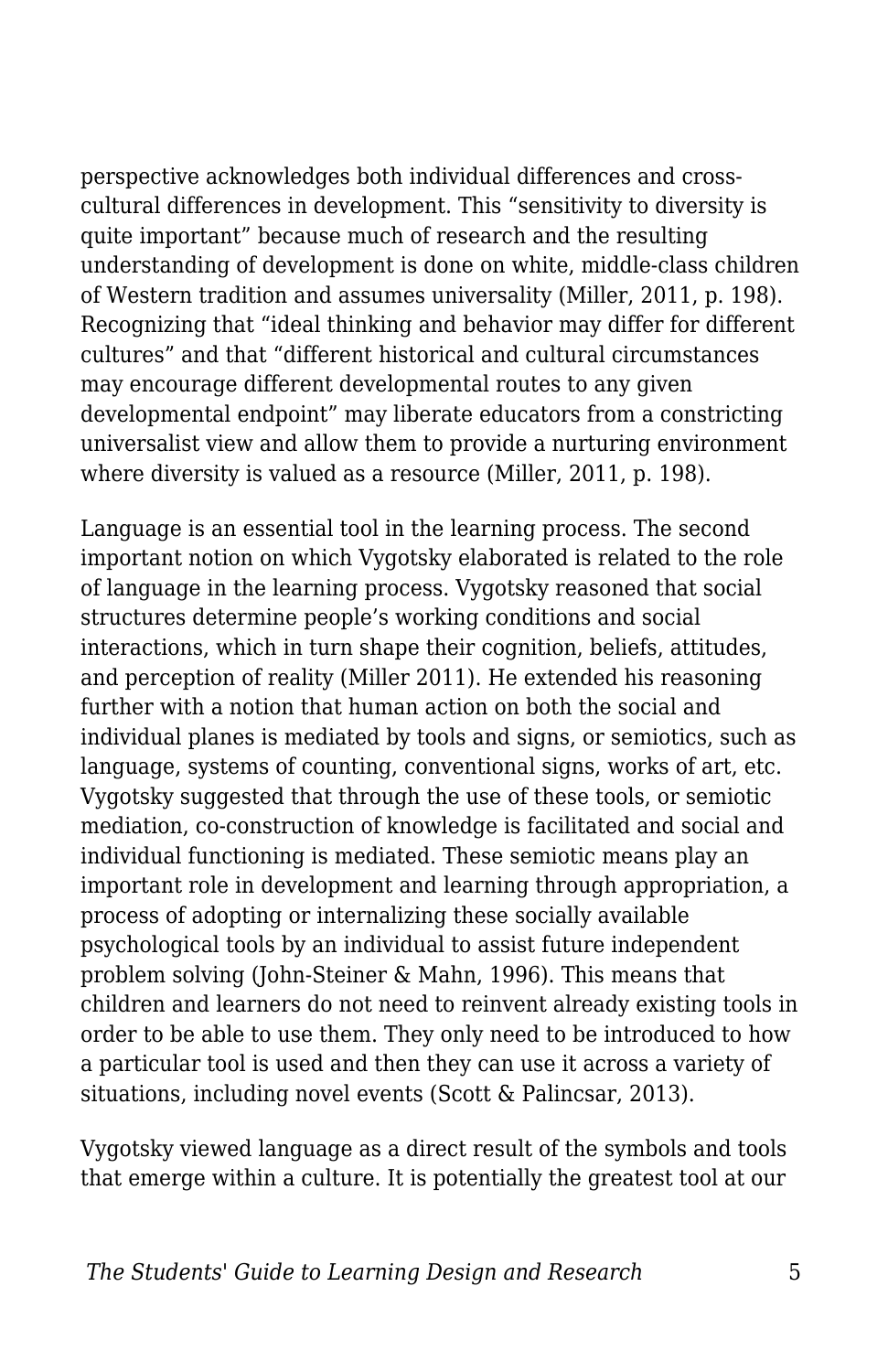disposal, a form of a symbolic mediation that plays two critical roles in development: to communicate with others and to construct meaning (McLeod, 2014). First, language is used to assign meaning during social interaction to facilitate communication in social settings. This occurs as a child engages in the environment and through a variety of social events and processes acquires language of their closest community, the family. Generally, this so called social speech emerges around age two, and it is a form of an external or over speech directed toward others with a communicative function (McLeod, 2014). A child discovers that words have meaning, realizes that this meaning is shared within the language community, and begins to use these words to communicate with others to fulfill their needs. During this process of development a child also internalizes the tone of voice, the way concepts are talked about, and the signs and symbols used to attach value to things and events, which eventually shape value sets of that individual (Miller, 2011; Tharp, 2001). Vygotsky believed that language and thought are two separate systems at this initial stage (Vygotsky, 1986).

The other role of language is that it aids in construction of understanding. It is a powerful tool of intellectual development and adaptation. Around age three, children begin to develop what is referred to as private speech. This is an external or overt language, just as social speech, but it is directed to self. Furthermore, private speech serves intellectual and self-regulating functions rather than a communicative function (McLeod, 2014; Vygotsky, 1986). This can be visible as a child voices thoughts aloud, especially while solving difficult problems or challenging tasks. They use language to plan out a strategy, organize thoughts, or collaborate with themselves as they would with a more knowledgeable other. In this way, private speech is not just a part of a child's activity, but it becomes a tool used by the child to facilitate their own cognitive processes and development (Miller, 2011). According to Vygotsky, at about age three language and thought begin to merge from two separate systems and become interdependent: thoughts become verbal and speech becomes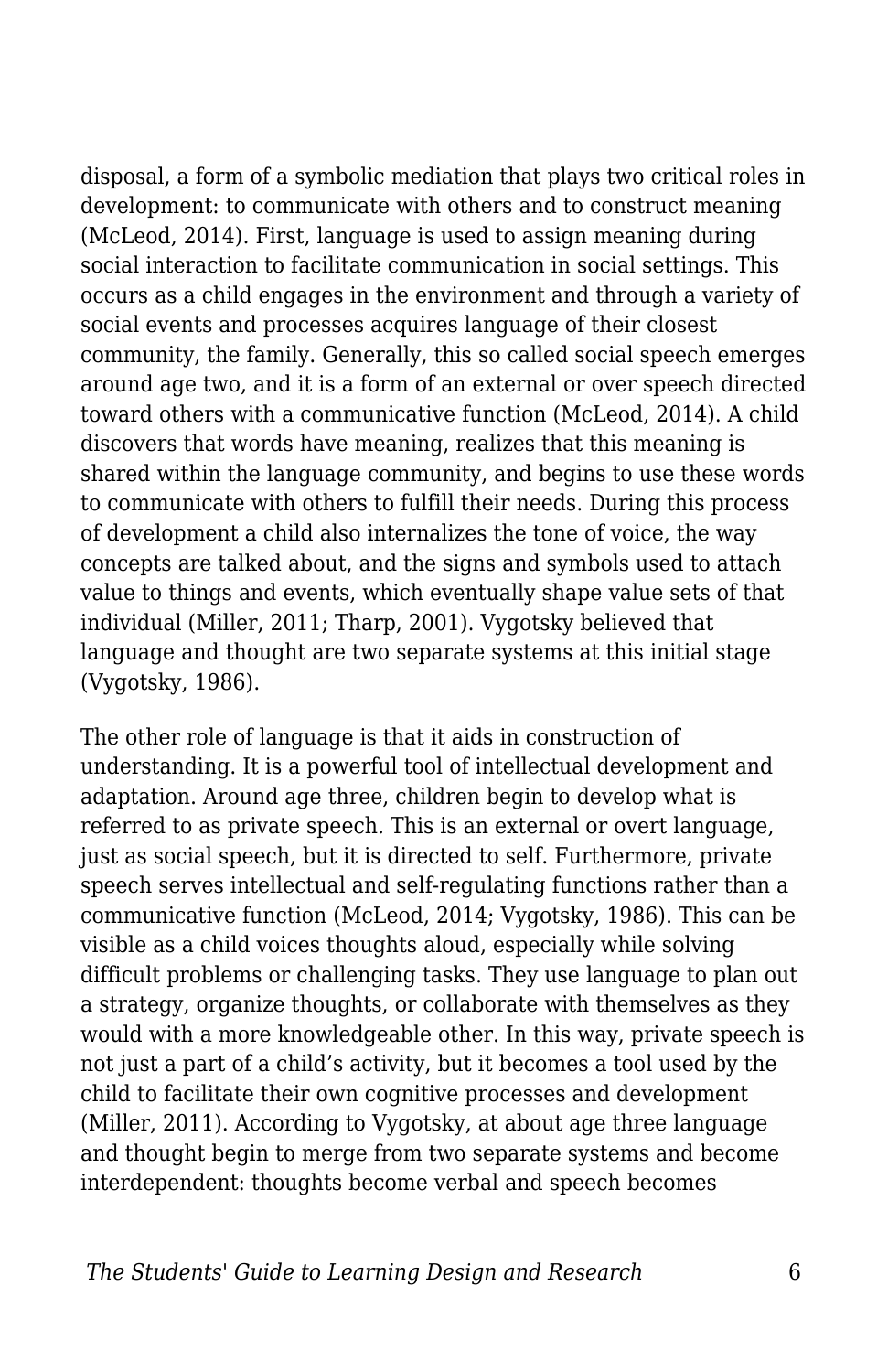representational (McLeod, 2014).

Transformation of private speech into inner speech is a gradual process. It is around age seven when private speech becomes less visible, a child's monologue internalizes, and private speech becomes inner speech. A child is able to 'think in words.' Vygotsky explained that while external speech is embodied thought in words, inner speech is more idiosyncratic, abbreviated, and fragmented, and it is "to a large extent thinking in pure meanings" (1986, p. 249). Inner speech, just like private speech, remains directed at self and retains self-regulating and intellectual functions, however, it is covert and inaudible (McLeod, 2014). This internalization of language is important, because it drives cognitive development. Inner speech takes the form of ideas that remain within our minds and directly impacts our thoughts, behaviors, and the development of higher order thinking skills.

Vygotsky thought that private speech is strongly affected by an individual's social environment, which has been supported by high correlations between social interaction and private speech observed in children (McLeod, 2014). Children from higher socioeconomic backgrounds are often raised in cognitively and linguistically more stimulating environments, and they tend to begin using and internalizing private speech faster than their less privileged peers (McLeod, 2014). This brings interesting implications to education. Supportive educational environments, especially during early elementary grades can provide additional cognitive and linguistic support and modeling of academic monologue, which may positively affect development of private and inner speech for children of all economic backgrounds and may in turn positively support their cognitive development and academic performance.

Learning occurs within the zone of proximal development. Probably the most widely adopted concept related to sociocultural theory is the concept of the Zone of Proximal Development (ZPD). It is "the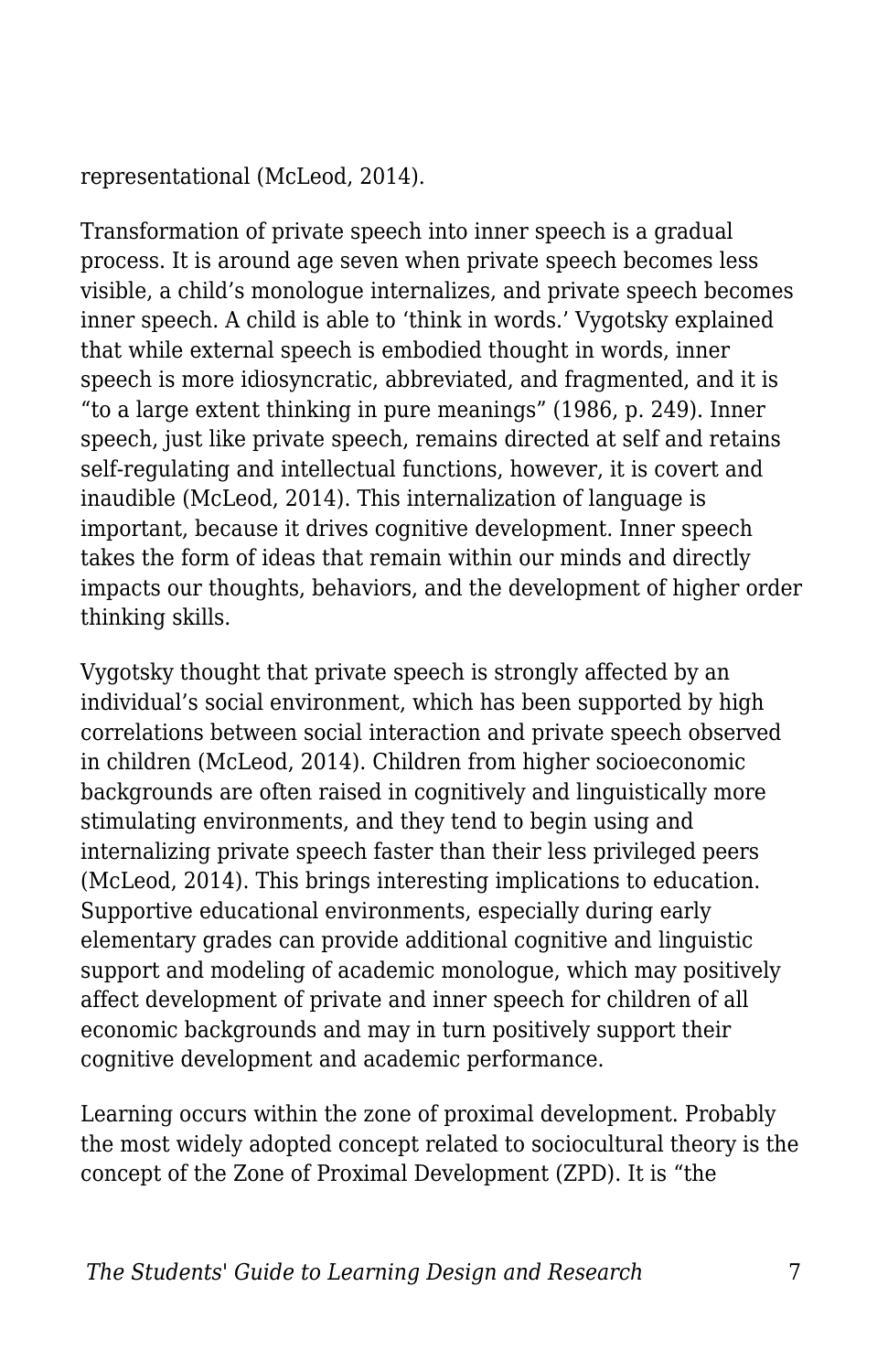distance between the actual developmental level as determined by independent problem solving and the level of potential development as determined through problem solving under adult guidance or in collaboration with more capable peers" (Vygotsky, 1978, p. 86). It is essentially the zone where learning takes place. Vygotsky strongly believed that learning should be matched with a child's developmental level and suggested that in order to understand the connection between development and learning it is necessary to distinguish the actual and the potential levels of development. He considered the ZPD to be a better and more dynamic indicator of cognitive development as compared to merely measuring what children can accomplish independently (Scott & Palincsar, 2013).

Vygotsky viewed the application of ZPD broadly, referring to "any situation in which some activity is leading children beyond their current level of functioning. Thus the zone can operate during play, work, school studies, and other … activities" (Miller, 2011, p. 178). He argued that productive interactions "orient instruction toward the ZPD; otherwise, instruction lags behind the development of the child" (Scott & Palincsar, 2013, par. 8). Providing sensitive instruction and guidance within the ZPD allows a learner to develop skills and strategies they will eventually apply on their own in other situations, which is characteristic of developing higher cognitive skills (Vygotsky, 1978). The role of a learner's social partner is also critical since the type of social interactions, tools they use, and skills they practice determine the outcome of the collaborative experience, which could lead to a normal and accelerated development as well as to developmental delays and an abnormal development (Driscoll, 2011). Thus an ideal partner, whether an adult or a peer, should be advanced enough in knowledge or skill to promote learning and at the same time be able to interact within the zone not too far beyond the learner's reach. Additionally, partners in a successful collaborative activity share a degree of common understanding about the task, a common goal, described as intersubjectivity. It is not sufficient for the partners to merely work together, they must co-construct the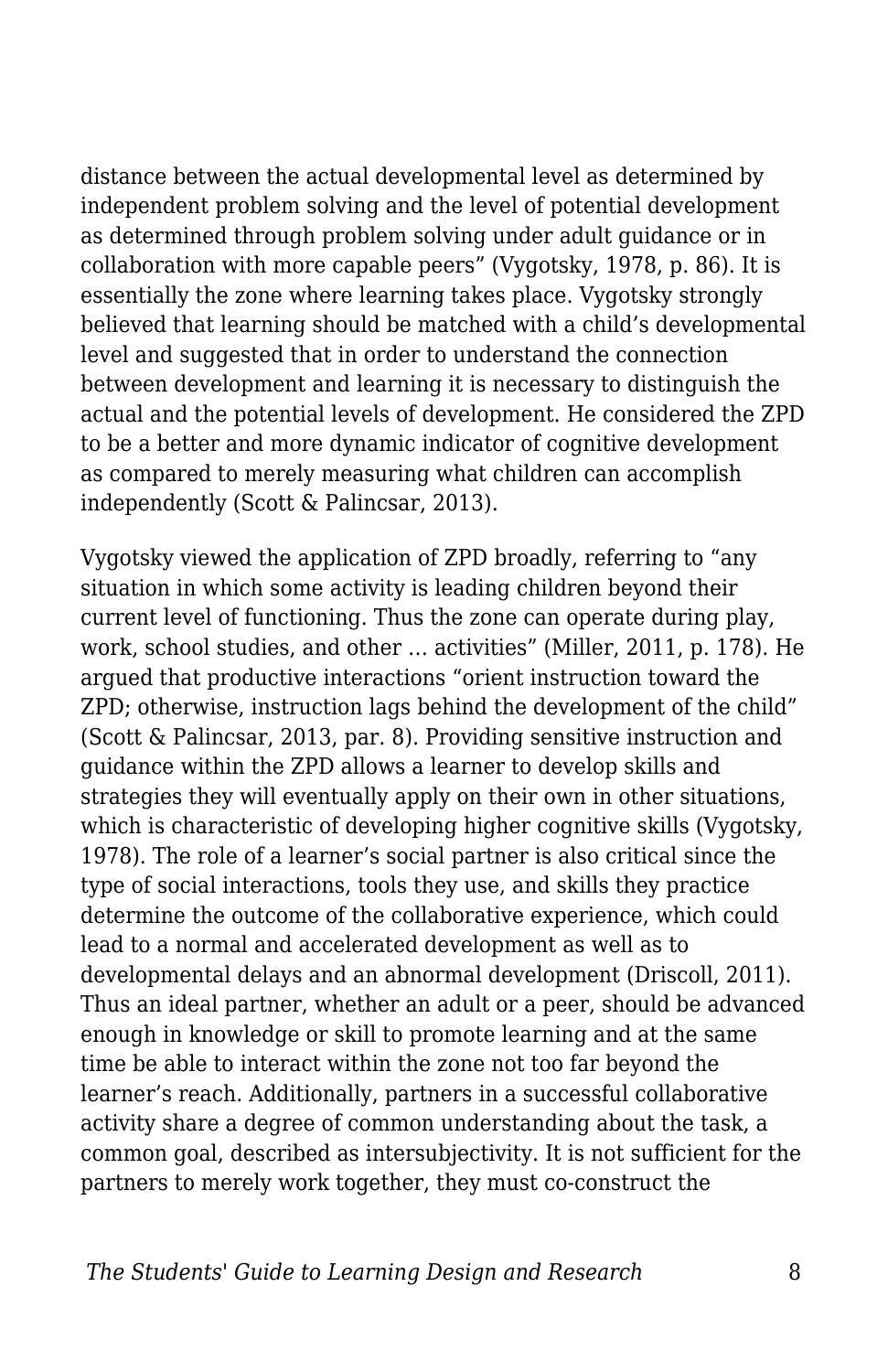problem's solution though coordinated effort, which implies shared power and authority over the process (Driscoll, 2011).

In the 1970s, Bruner, Wood and Ross added the notion of scaffolding to sociocultural theory (Puntambekar, 2009). Scaffolding is the support mechanism that helps a learner successfully complete a task within ZPD and as such is the practical tool in actualizing guided participation. Scaffolding describes an ongoing support provided to a learner by an expert in a process of learning and completing a task they cannot complete without assistance. It connotes a mutual and dynamic nature of interaction where both the learner and the expert influence each other and adjust their behavior as they collaborate (Miller, 2011). Similar to a way physical scaffolding provides both adjustable and temporary support to buildings under construction, scaffolding in a sociocultural context refers to a more skilled other providing a learner with necessary support as their emerging skills develop. These supports depend on the learner's needs and are gradually phased out as the learner become proficient, thus promoting movement toward autonomy (Miller, 2011). Scaffolding involves an expert knowledgeable about both content and pedagogy being able to adapt the task to the learner's ability. The expert motivates and guides the learner by providing just enough assistance, modeling, and highlighting critical features of the task as well as continually evaluating and adjusting supports as needed. Additionally, the expert facilitates reflection through suggestions and questions, which further promotes more complex, meaningful, and lasting learning experiences (Puntambekar, 2009).

Concepts of ZPD and scaffolding have quite revolutionary implications to assessment, instruction, and education in general. Traditionally, assessment measures what learners know and understand unaided at a given point of time. However, as briefly mentioned above, Vygotsky believed that taking into account both what a learner knows independently and what they can do or understand with assistance is a more accurate measure of that individual's learning. So-called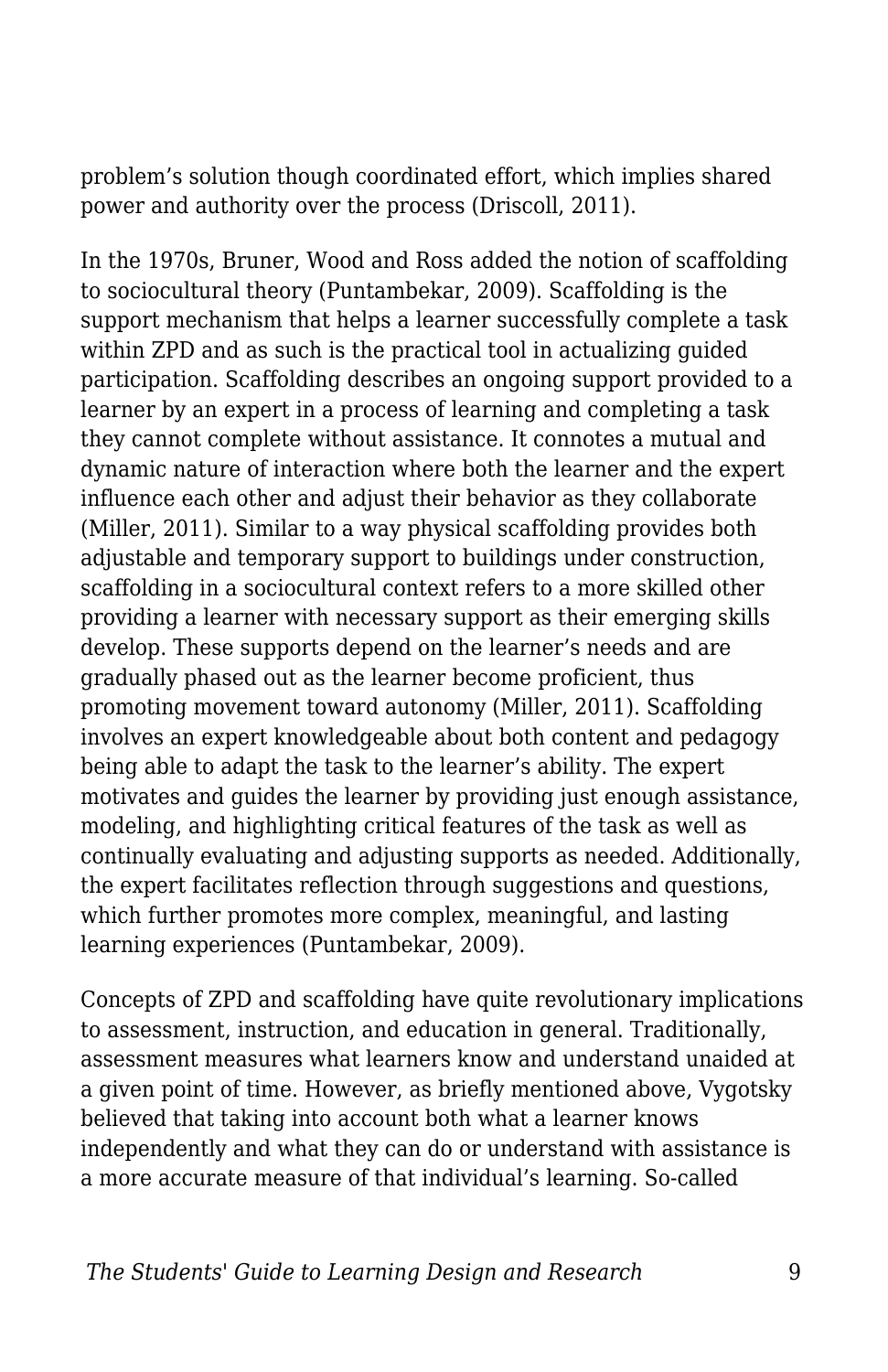dynamic assessment reveals performance improvements that are often not recognized by standard assessments and testing, which is especially apparent in underachieving children who commonly do not perform to their ability levels (Miller, 2011). Understanding what a child can accomplish without as well as with assistance can inform educators and other stakeholders, and it can also significantly improve quality and effectiveness of instruction.

Furthermore, sociocultural theory suggests a different dynamic for the relationship between the learner and the teacher than is currently typical in a school setting. The learner takes on more responsibilities such as determining their learning goals, becoming a resource of knowledge for peers, and being collaborators in the learning process. The teacher is viewed as a guide, an assistant, and a facilitator of learning rather than a transmitter of knowledge or an enforcer of rules (Grabinger, Aplin, & Ponnappa-Brenner, 2007). This shift in roles promotes individualized, differentiated, and learner-centered types of instruction, which when accompanied with effective pedagogical practices provides a powerful alternative for reforming current educational systems and creating environments that may "make it possible for the majority of individuals to develop deep understanding of important subject matters" (Watson & Reigeluth, 2016., par. 13, quoting Bransford et al., 1999, p. 6).

### **Strengths and Limitations of Sociocultural Theory**

Sociocultural theory has several widely recognized strengths. First, it emphasizes the broader social, cultural, and historical context of any human activity. It does not view individuals as isolated entities, rather it provides a richer perspective focusing on the fluid boundary between self and others. It portrays the dynamic of a child acquiring knowledge and skills from the society and then in turn the child shaping their environment (Miller, 2011). Second, sociocultural theory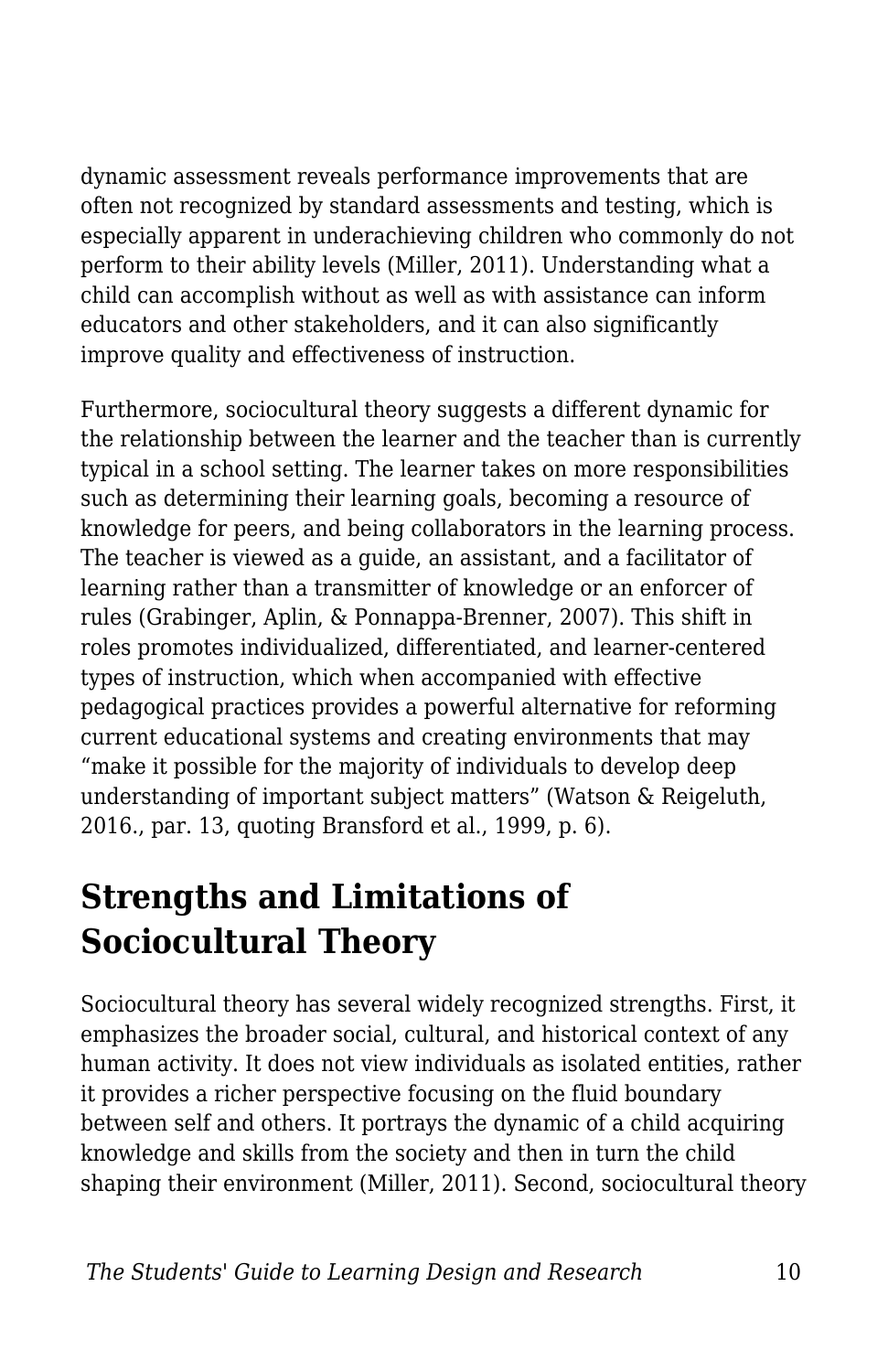is sensitive to individual and cross-cultural diversity. In contrast to many developmental theories that focus on universal aspects of development, sociocultural theory acknowledges both differences in individuals within a culture and differences in individuals across cultures. It recognizes that "different historical and cultural circumstances may encourage different developmental routes to any given developmental endpoint" depending on particular social or physical circumstances and tools available (Miller, 2011, p. 198). Finally, sociocultural theory integrates the notion of learning and development greatly contributing to our theoretical understanding of cognitive development. The idea of learning driving development rather than being determined by a developmental level of the learner fundamentally changes our understanding of the learning process and has significant instructional and educational implications (Miller, 2011).

There are also limitations to the sociocultural perspective. The first limitation is related to Vygotsky's premature death as many of his theories remained incomplete. Furthermore, his work was largely unknown until fairly recently due to political reasons and issues with translation. The second major limitation is associated with the vagueness of the ZPD. Individuals may have wide or narrow zones, which may be both desirable and undesirable, depending on the circumstances. Knowing only the width of the zone "does not provide an accurate picture of their learning, ability, style of learning, and current level of development compared to other children of the same age and degree of motivation" (Miller, 2011, p. 198). Additionally, there is little known about whether a child's zone is comparable across different learning domains, with different individuals, and whether the size of the zone changes over time. There is also not a common metric scale to measure ZPD (Miller, 2011). Finally, Rogoff points out that Vygotsky's theories may not be relevant to all cultures as originally thought. She provides an example of scaffolding being heavily dependent on verbal instruction and thus not equally effective in all cultures for all types of learning (McLeod, 2014; Rogoff, 1990).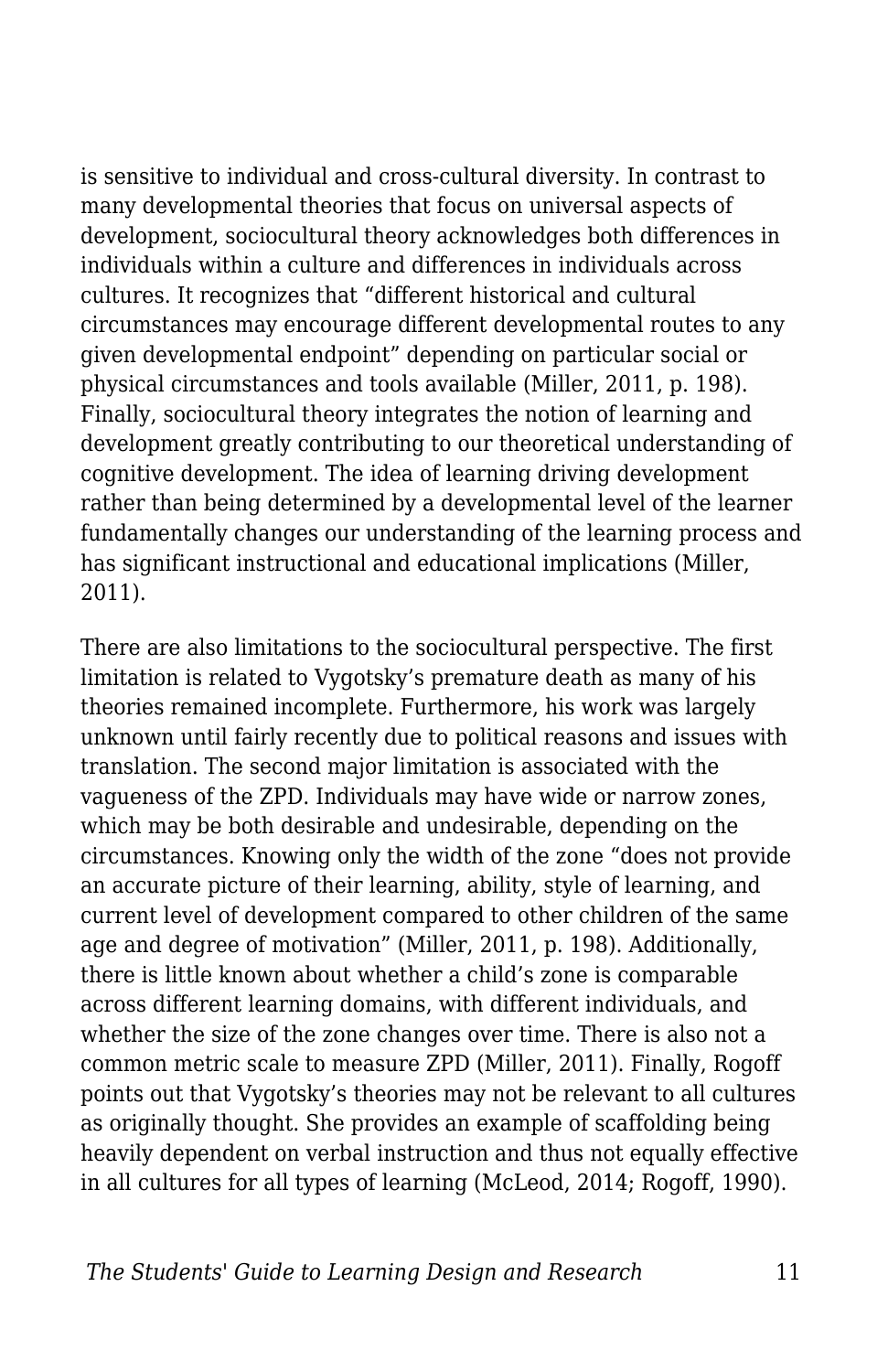## **Instructional Design Implications**

So far this chapter has highlighted some important implications of sociocultural theory, which are generally applicable to instruction, assessment, and education. This section will review additional implications taking into considerations issues specifically related to the field of instructional design. Sociocultural theory is not commonly associated with instructional design methods. These methods traditionally rely on individualistic learning driven by set learning objectives and strands of often context-deprived topics being presented in a logical and structured sequence. Generally there is little or no consideration for already existing knowledge, relationships, or cultural richness. Systematic approaches to instructional design, often rooted in behaviorist theory, may be valuable for "teaching concepts, procedures and basic skills" (Grabinger, Aplin, & Ponnappa-Brenner, 2007, p.1). But Grabinger, Aplin, and Ponnappa-Brenner (2007) further propose that in order to

meet the goal of 'preparing people for an ever-changing world', instructional programs need to apply strategies that focus on the development of critical thinking, problem solving, research, and lifelong learning… (, which) require a sociocultural approach to instruction emphasizing learning from experience and discourse (p. 1).

Three major implications of sociocultural theory to instructional design will be discussed as a reaction to the above description of traditional instructional design. These include: focus on the individual learner, use of effective pedagogies centered around collaborative practice and communities of learners, and attention to funds of knowledge.

Most instructional design models, such as ADDIE, take into consideration only the common learner, tying learning with concrete and measurable objectives. Recently, a strong call has been issued for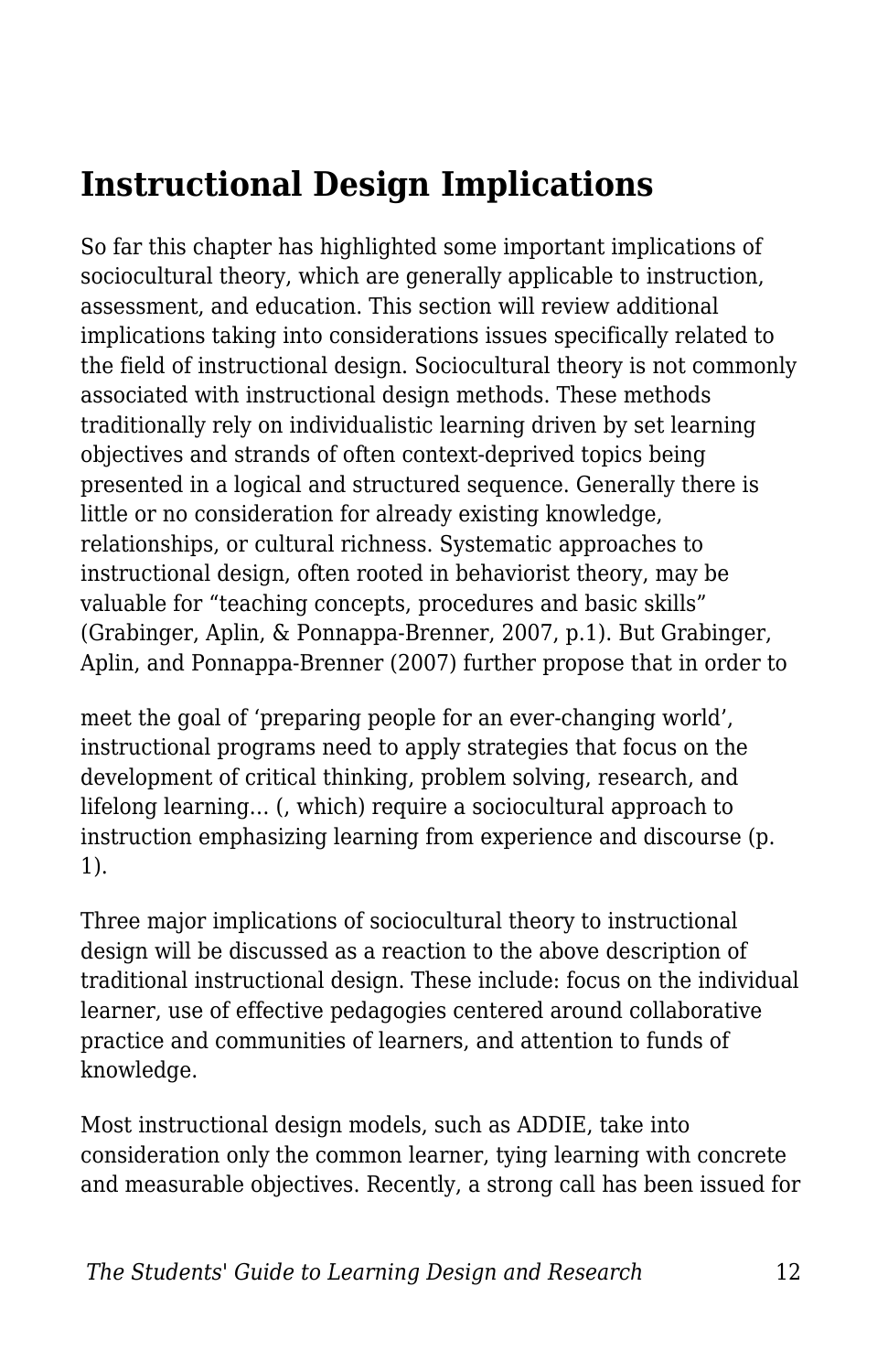a complete shift in our education and instructional design approaches requiring a learner-centered instruction to reflect our society's changing educational needs (Watson & Reigeluth, 2016). New methodologies, such as Universal Design for Learning based in the learning sciences recognize that every learner is unique and strive to provide challenging and engaging curricula for diverse learners. Watson and Reigeluth (2016) mention that there are two important features of learning-centered instruction: a focus on the individual learner and a focus on effective learning practices. Sociocultural theory and related methodologies may provide a valuable contribution to this effort as they focus on a learner in their social, cultural, and historical context and also offer sound pedagogical solutions and strategies that facilitate development of critical thinking and encourage lifelong learning (Grabinger, Aplin, & Ponnappa-Brenner, 2007).

Sociocultural theory allows instructional designers to apply principles of collaborative practice that go beyond social constructivism and create effective communities of learners through effective pedagogies. The sociocultural perspective views learning taking place through interaction, negotiation, and collaboration in solving authentic problems while emphasizing learning from experience and discourse, which is more than cooperative learning. This is visible, for example, in situated learning theory and cognitive apprenticeship. In addition to the collaborative nature of learning, approaches grounded in sociocultural theory pay attention to and model the discourse, norms, and practices associated with a certain community in order to develop knowledge and skills important to that community (Scott & Palincsar, 2013). This approach is consistent with communities of practice and inquiry-based methods, which enculturate learners into the community of practice, highlighting the importance of effective pedagogical practices, quality of content, as well as strong social presence to increase the effectiveness of learning experiences and successfully facilitate critical thinking and higher-order learning outcomes (Garrison & Akyol, 2013). Furthermore, the emergence of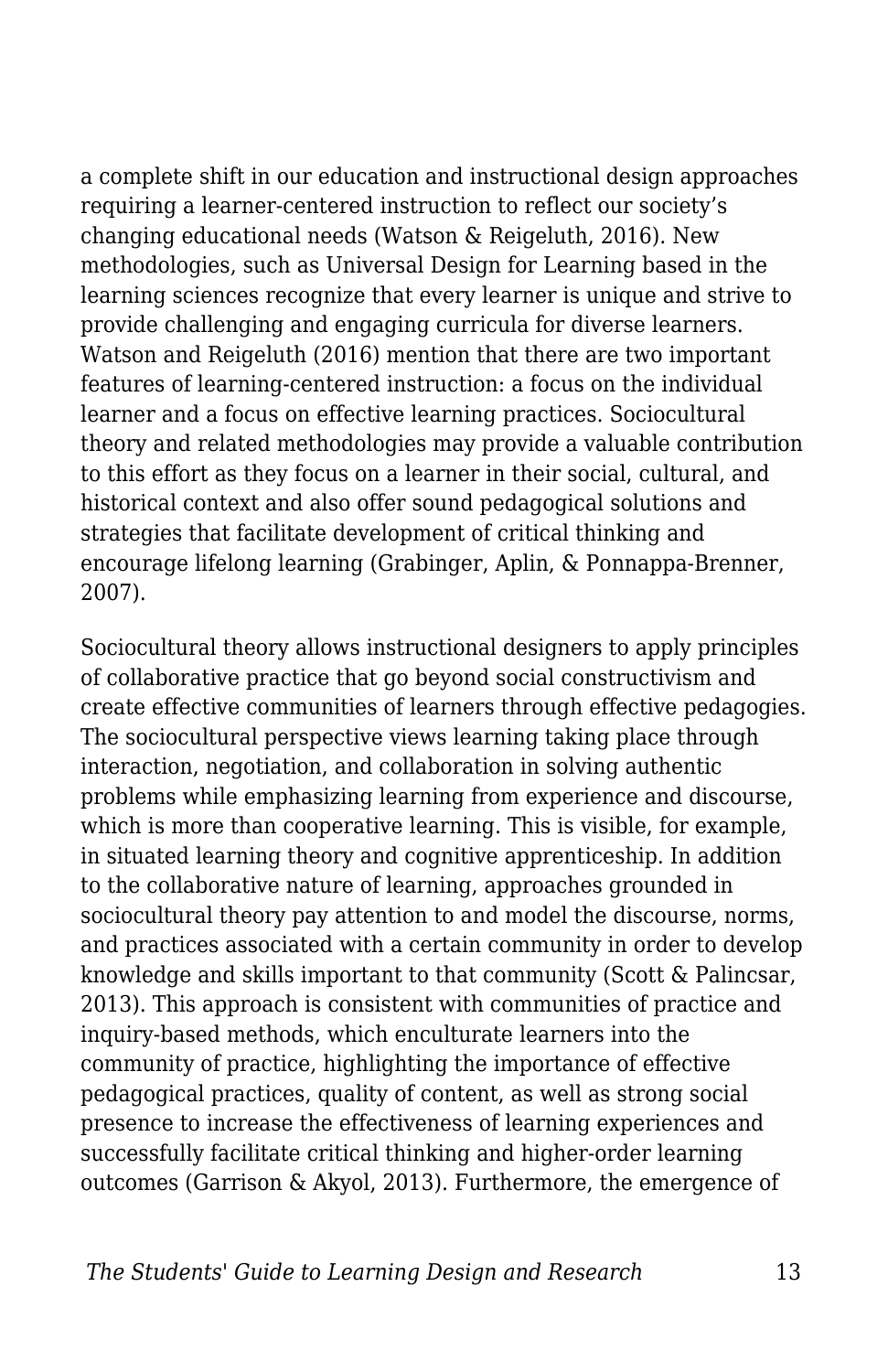new synchronous and asynchronous communication technologies and increased attention to computer-supported collaborative learning (CSCL) create new opportunities for applying sociocultural methodologies as their affordances allow quality collaboration and new ways of interacting in face-to-face, blended, and online environments (Garrison & Akyol, 2013).

Lastly, current instructional methodologies generally do not give much consideration for existing knowledge, established relationships, or cultural richness, commonly referred to as a learner's funds of knowledge. Garrison and Akyol (2013) explained that when social presence is established as part of a community of inquiry, which requires recognition and use of these funds of knowledge, "collaboration and critical discourse is enhanced and sustained" (p. 108). Establishment of solid social presence further reflects in positive learning outcomes, increased satisfaction, and improved retention (Garrison & Akyol, 2013). Integrating sociocultural practices into learning design, for example through creation of communities of inquiry, spontaneously integrates a learner's previous knowledge, relationships, and cultural experiences into the learning process and enculturate the learner into the new community of practice through relevant activities and experiences (Grabinger, Aplin, & Ponnappa-Brenner, 2007). Another interesting solution to supporting social and cognitive factors in learning is the creation of a third space for discourse where a learner's primary discourse related to home and informal social interactions is merged with the secondary formal discourse of school. This allows students to share in less formal environments, which lowers the affective filter, encourages exchanges, and gives students control over when, how, and what to share. Third-space discourse also encourages educators to recognize students' personal experiences and to incorporate their students' funds of knowledge into instruction, which results in increased conceptual understanding and use of academic language (Scott & Palincsar, 2013). When learners feel valued as participants in the community, when their prior experiences and knowledge are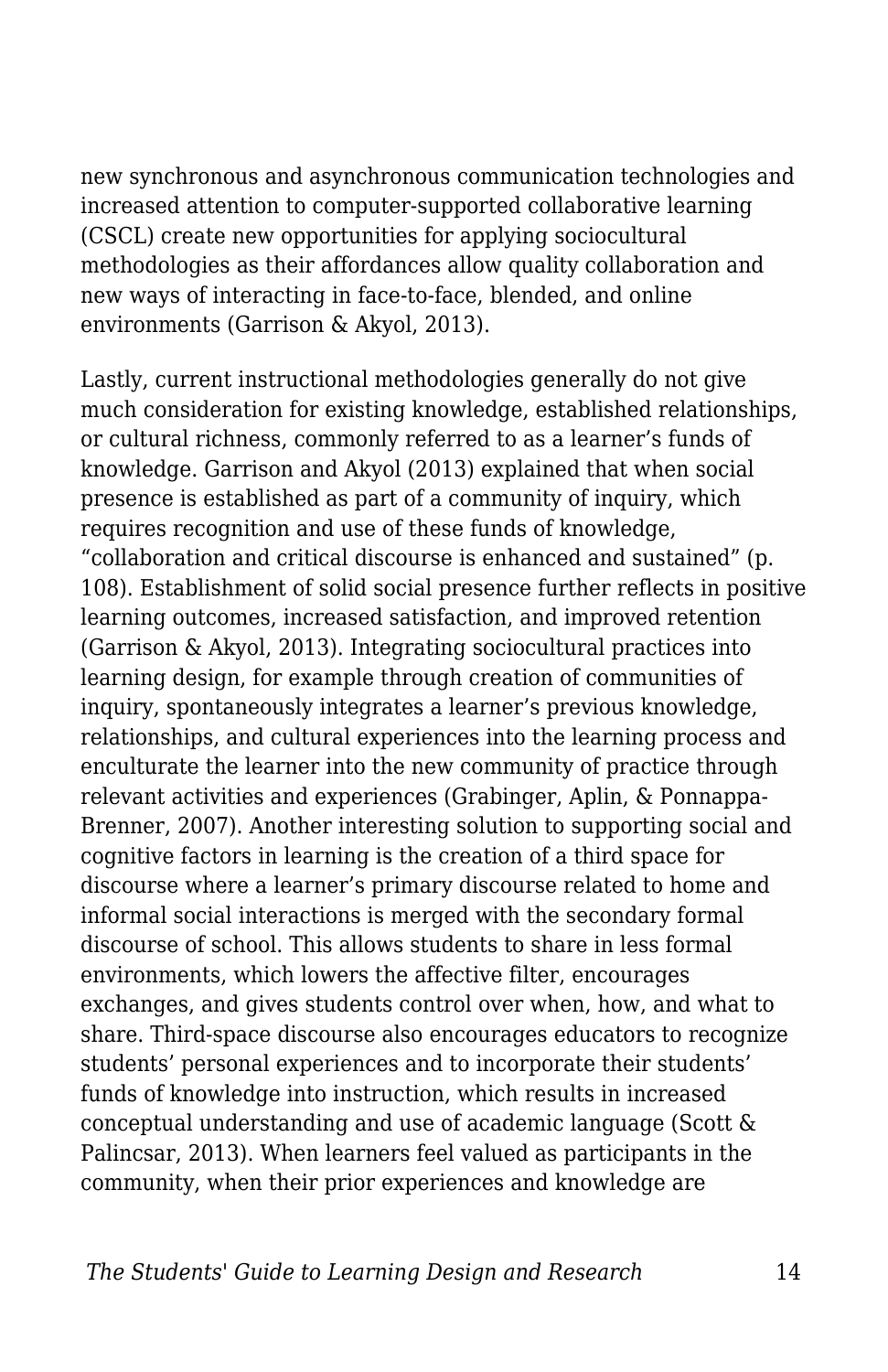recognized and integrated into learning experiences, and when instruction reflects culturally sensitive practices, their motivation and satisfaction increases, and learning becomes deeper, lasting, and more meaningful.

# **Conclusion**

The notion of social origins of learning, the interrelationship of language and thought, and the notion of ZPD are Vygotsky's most important contributions. However, it is the practical applications of sociocultural theory that create learner-centered instructional environments where learning by discovery, inquiry, active problem solving, and critical thinking are fostered through collaboration with experts and peers in communities of learners and encourage selfdirected lifelong learning habits. Presenting authentic and cognitively challenging tasks within a context of collaborative activities, scaffolding learner's efforts by providing a structure and support to accomplish complex tasks, and providing opportunities for authentic and dynamic assessment are all important aspects of this approach. Sociocultural principles can be applied in effective and meaningful ways to design instruction across the curriculum, for learners of different ages and variety of skills, and it can be effectively integrated using a wide range of technologies and learning environments. The challenge remains for educators and instructional designers to elevate our practices from efficient systemic approaches for teaching and instructional design to focusing on individual learners and effective pedagogical practices to develop empowered learners ready to successfully negotiate the rapidly changing era of information. Technology is at our fingertips, it is up to us to competently implement its unique affordances to promote new ways to educate and support deep, meaningful, and self-directed learning. Grounding our practices in sociocultural theory can significantly aid our efforts.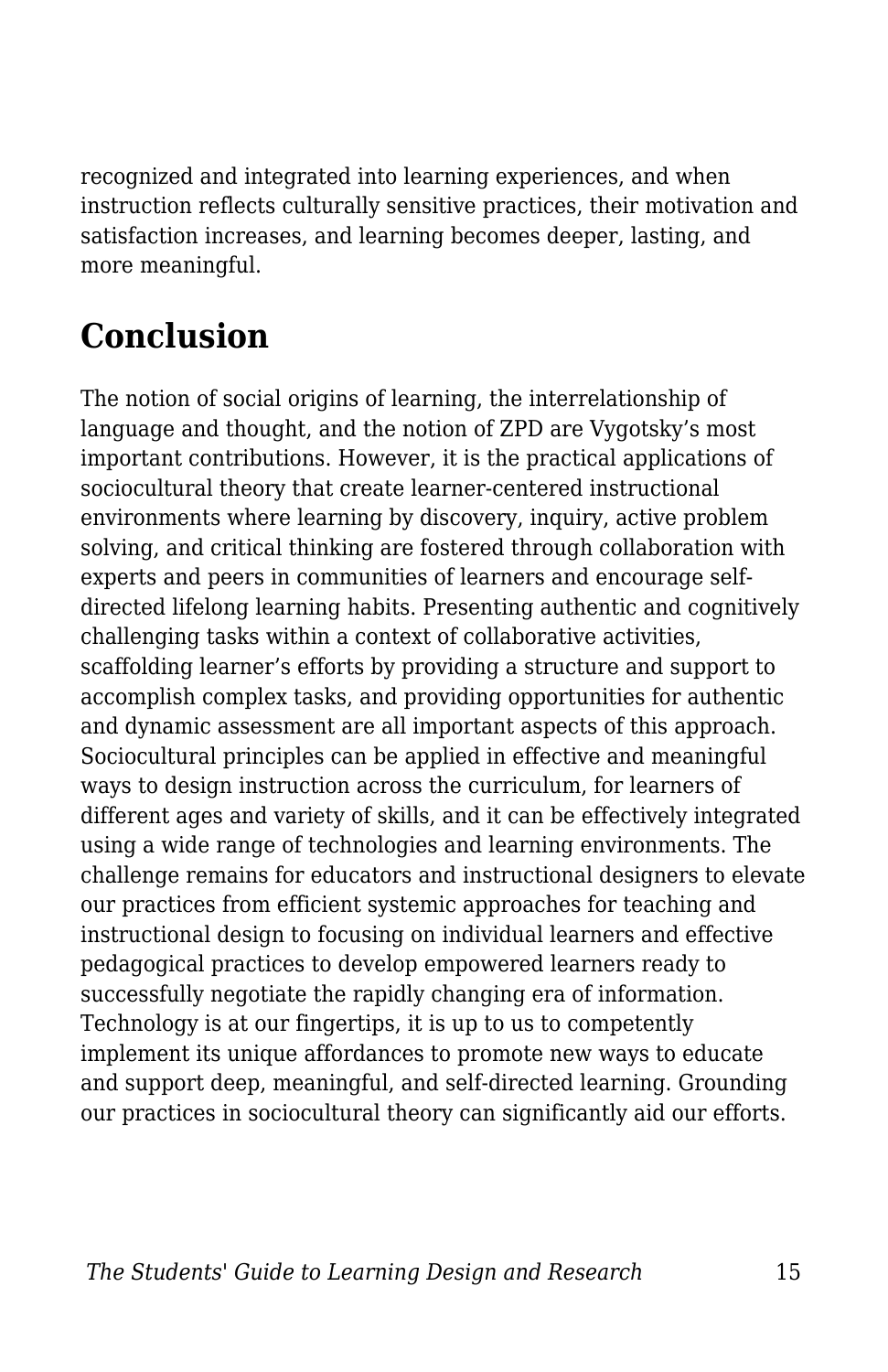#### **References**

- Driscoll, M. P. (2000). Psychology of learning for instruction (2nd ed.). Needham Heights, MA: Allyn & Bacon.
- Garrison, D. R., & Akyol, Z. (2013). The community of inquiry theoretical framework. Handbook of Distance Education, 3, 104-120.
- Grabinger, S., Aplin, C., & Ponnappa-Brenner, G. (2007). Instructional design for sociocultural learning environments. W-Journal of Instructional Science and Technology, 10(1), n1.
- John-Steiner, V., & Mahn, H. (1996). Sociocultural approaches to learning and development: A Vygotskian framework. Educational Psychologist, 31(3/4), 191-206.
- Kozulin, A. (1990). Vygotsky's psychology: A biography of ideas. Cambridge, MA: Harvard University Press.
- McLeod, S. A. (2014). Lev Vygotsky. Simply Psychology. Retrieved from www.simplypsychology.org/vygotsky.html
- Miller, P. (2011). Theories of developmental psychology (5th ed.). New York, NY: Worth Publishers.
- Puntambekar, S. (2009). Scaffolding. Education.com. Retrieved from http://www.education.com/reference/article/scaffolding/
- Rogoff, B. (1990). Apprenticeship in thinking. New York: Oxford University Press.
- Scott, S., & Palincsar, A. (2013). Sociocultural theory. Education.com. Retrieved from http://www.education.com/reference/article/sociocultural-theory/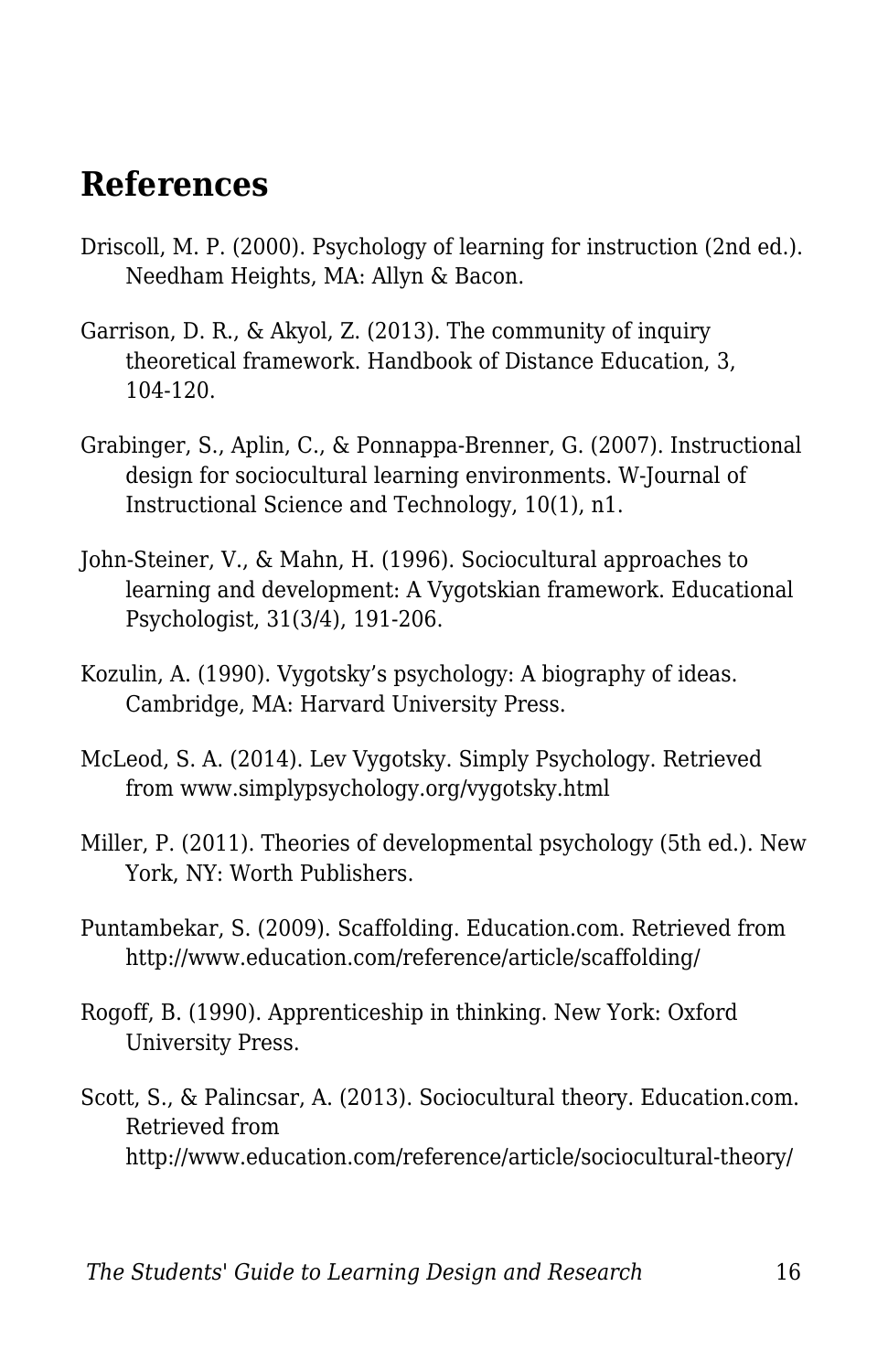- Tharp, R. (2001). Roland Tharp. Teaching English Language Learners (TELL). Retrieved from http://education.byu.edu/tell/transcriptions/march\_2001/roland\_th arp.html
- Vygotsky, L. S. (1978). Mind in society: The development of higher psychological processes. M. Cole, V. John-Steiner, S. Scribner, & E. Souberman (Eds.). Cambridge, MA: Harvard University Press.
- Vygotsky, L. S. (1986). Thought and language. A. Kozulin (Trans.) .Cambridge, MA: The MIT Press.
- Watson, S. L. & Reigeluth, C. M. (2016). The learner-centered paradigm of education. In R. West (Ed.). Foundations of Learning and Instructional Design Technology. Retrieved from https://lidtfoundations.pressbooks.com/chapter/systemic-change/.